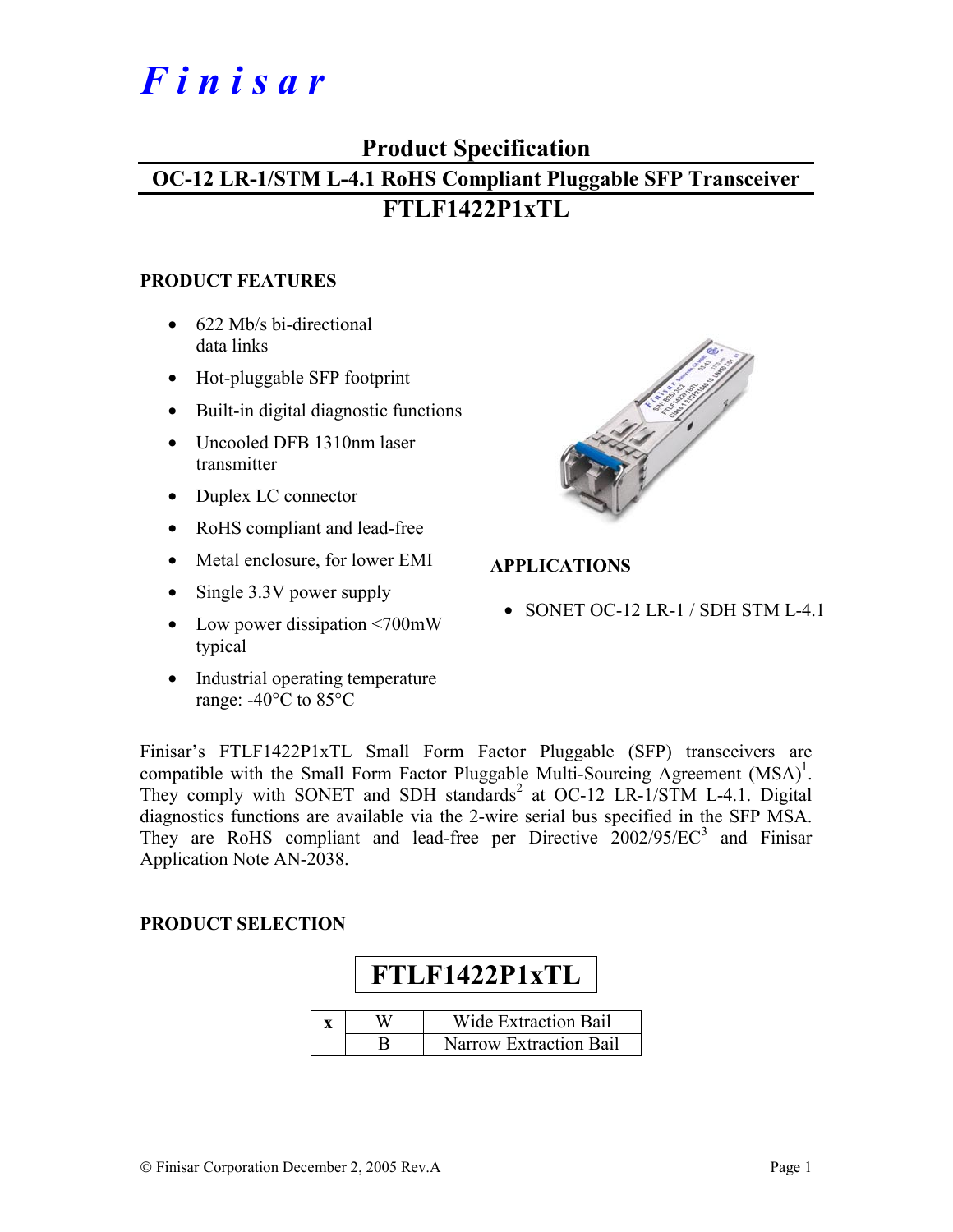| Pin            | <b>Symbol</b>           | <b>Name/Description</b>                                        | Ref.           |
|----------------|-------------------------|----------------------------------------------------------------|----------------|
|                | $\rm V_{EET}$           | Transmitter Ground (Common with Receiver Ground)               |                |
| $\overline{2}$ | $T_{FAULT}$             | Transmitter Fault. Not supported.                              |                |
| 3              | $T_{\rm DIS}$           | Transmitter Disable. Laser output disabled on high or open.    | $\overline{2}$ |
| $\overline{4}$ | $MOD$ DEF $(2)$         | Module Definition 2. Data line for Serial ID.                  | 3              |
| 5              | $\overline{MOD}$ DEF(1) | Module Definition 1. Clock line for Serial ID.                 | 3              |
| 6              | $MOD$ $DEF(0)$          | Module Definition 0. Grounded within the module.               | 3              |
| $\tau$         | Rate Select             | No connection required                                         | 4              |
| 8              | LOS                     | Loss of Signal indication. Logic 0 indicates normal operation. | 5              |
| 9              | $\rm V_{EER}$           | Receiver Ground (Common with Transmitter Ground)               |                |
| 10             | $\rm V_{EER}$           | Receiver Ground (Common with Transmitter Ground)               |                |
| 11             | $\rm V_{EER}$           | Receiver Ground (Common with Transmitter Ground)               |                |
| 12             | RD-                     | Receiver Inverted DATA out. AC Coupled.                        |                |
| 13             | $RD+$                   | Receiver Non-inverted DATA out. AC Coupled.                    |                |
| 14             | $\rm V_{EER}$           | Receiver Ground (Common with Transmitter Ground)               |                |
| 15             | $V_{CCR}$               | Receiver Power Supply                                          |                |
| 16             | $V_{CCT}$               | <b>Transmitter Power Supply</b>                                |                |
| 17             | $\rm V_{EET}$           | Transmitter Ground (Common with Receiver Ground)               |                |
| 18             | $TD+$                   | Transmitter Non-Inverted DATA in. AC Coupled.                  |                |
| 19             | TD-                     | Transmitter Inverted DATA in. AC Coupled.                      |                |
| 20             | $V_{EET}$               | Transmitter Ground (Common with Receiver Ground)               |                |

#### **I. Pin Descriptions**

Notes:

1. Circuit ground is internally isolated from chassis ground.

- 2. Laser output disabled on  $T_{DIS} > 2.0V$  or open, enabled on  $T_{DIS} < 0.8V$ .
- 3. Should be pulled up with 4.7k 10kohms on host board to a voltage between 2.0V and 3.5V. MOD  $DEF(0)$  pulls line low to indicate module is plugged in.
- 4. Finisar FTLF1422P1xTL transceivers operate without active control.
- 5. LOS is open collector output. Should be pulled up with 4.7k 10kohms on host board to a voltage between 2.0V and 3.5V. Logic 0 indicates normal operation; logic 1 indicates loss of signal.



**Pinout of Connector Block on Host Board**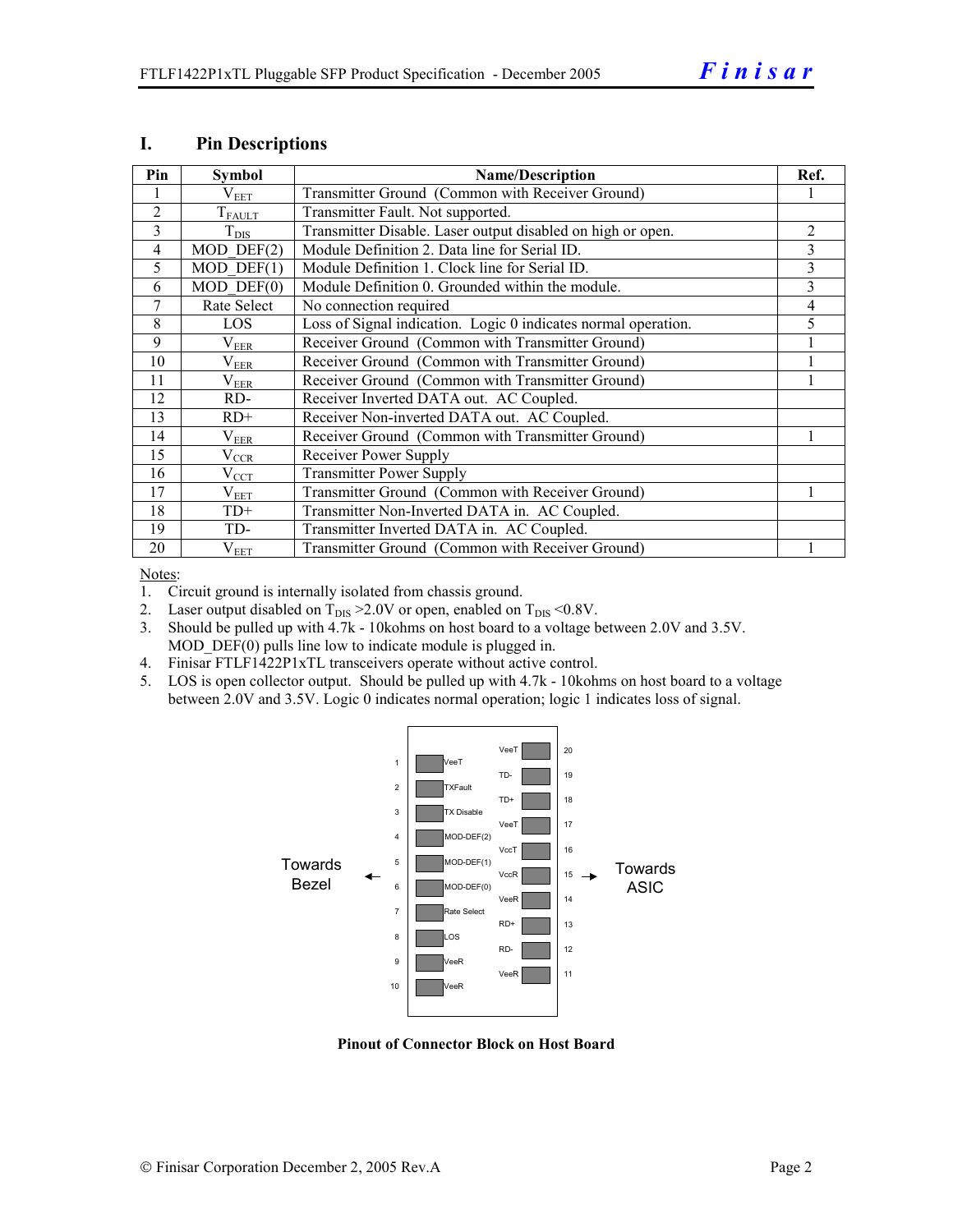#### **II. Absolute Maximum Ratings**

| <b>Parameter</b>                  | <b>Symbol</b> | Min    | Tvp | Max | Unit          | Ref. |
|-----------------------------------|---------------|--------|-----|-----|---------------|------|
| Maximum Supply Voltage            | Vcc           | $-0.5$ |     |     |               |      |
| Storage Temperature               |               | $-40$  |     | 100 | $\circ$       |      |
| <b>Case Operating Temperature</b> | m<br>OP.      | $-40$  |     |     | $\sim$        |      |
| <b>Relative Humidity</b>          | RН            |        |     |     | $\frac{0}{0}$ |      |

#### **III.** Electrical Characteristics ( $T_{OP}$  = -40 to 85 °C,  $V_{CC}$  = 3.10 to 3.50 Volts)

| <b>Parameter</b>                    | <b>Symbol</b>          | Min         | <b>Typ</b> | Max          | Unit    | Ref.           |
|-------------------------------------|------------------------|-------------|------------|--------------|---------|----------------|
| <b>Supply Voltage</b>               | Vcc                    | 3.10        |            | 3.50         |         |                |
| <b>Supply Current</b>               | Icc                    |             | 165        | 275          | mA      |                |
| <b>Transmitter</b>                  |                        |             |            |              |         |                |
| Input differential impedance        | $R_{in}$               |             | 100        |              | Ω       | $\overline{2}$ |
| Single ended data input swing       | Vin, pp                | 250         |            | 1200         | mV      |                |
| Transmit Disable Voltage            | $\rm V_{D}$            | $Vec-1.3$   |            | Vcc          | V       |                |
| Transmit Enable Voltage             | $\rm V_{EN}$           | Vee         |            | $Vee+0.8$    | V       | 3              |
| <b>Transmit Disable Assert Time</b> |                        |             |            | 10           | $\mu$ s |                |
| Receiver                            |                        |             |            |              |         |                |
| Single ended data output swing      | Vout, pp               | 300         | 400        | 800          | mV      | $\overline{4}$ |
| Data rise/fall time                 | $t_r$                  |             | 150        | 300          | ps      | 5              |
| <b>LOS</b> Fault                    | $V_{\text{LOS}}$ fault | $Vec - 0.5$ |            | $Vec_{HOST}$ | V       | 6              |
| <b>LOS Normal</b>                   | $V_{LOS\,norm}$        | Vee         |            | $Vee+0.5$    | V       | 6              |
| Power Supply Rejection              | <b>PSR</b>             | 100         |            |              | mVpp    | 7              |

Notes:

- 1. Non condensing.
- 2. AC coupled.
- 3. Or open circuit.
- 4. Into 100 ohm differential termination.
- 5.  $20 80 \%$
- 6. Loss Of Signal is LVTTL. Logic 0 indicates normal operation; logic 1 indicates no signal detected.
- 7. All transceiver specifications are compliant with a power supply sinusoidal modulation of 20 Hz to 1.5 MHz up to specified value applied through the power supply filtering network shown on page 23 of the Small Form-factor Pluggable (SFP) Transceiver MultiSource Agreement (MSA), September 14, 2000.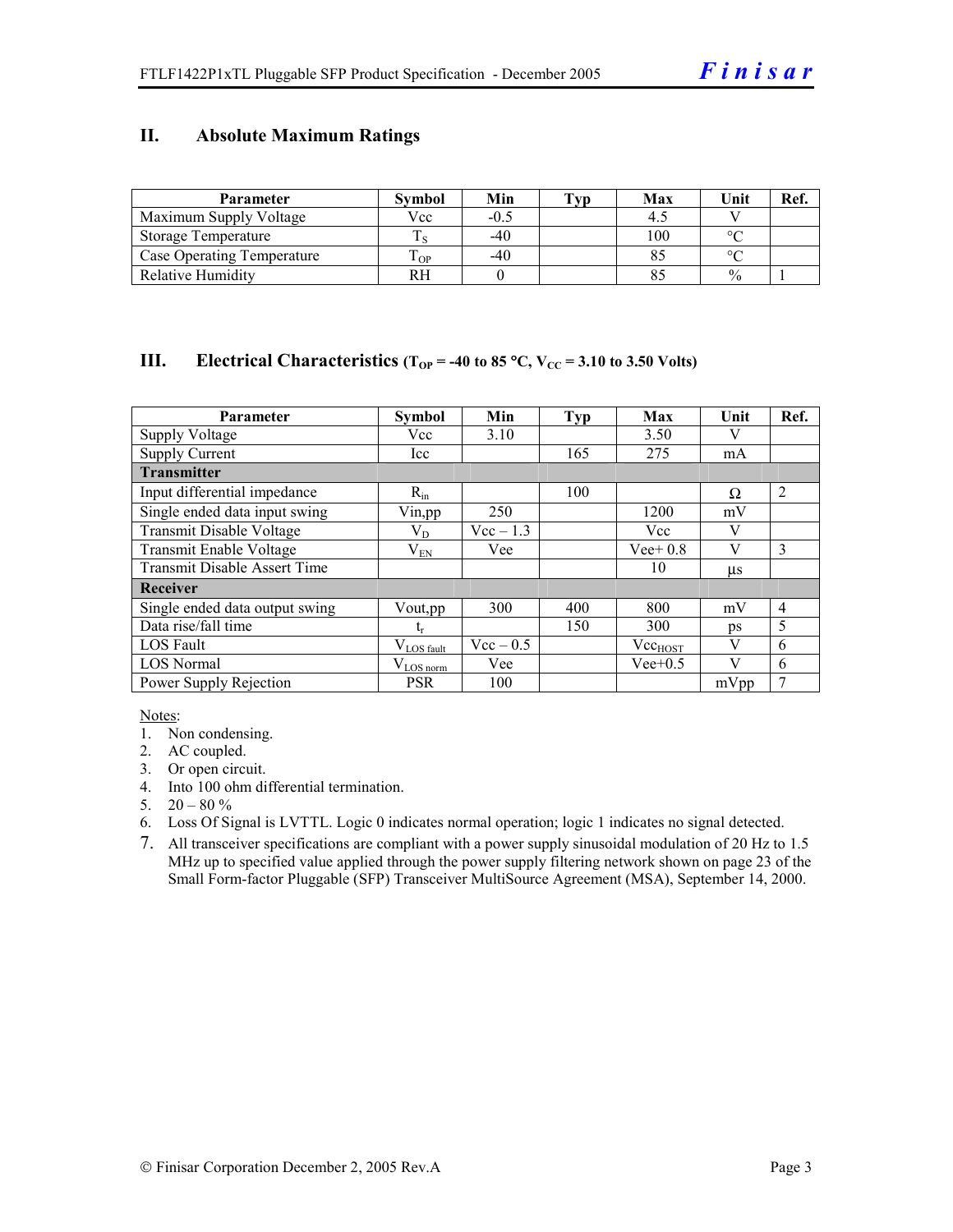| Parameter                         | <b>Symbol</b>     | Min   | <b>Typ</b> | Max            | Unit  | Ref.           |  |  |
|-----------------------------------|-------------------|-------|------------|----------------|-------|----------------|--|--|
| <b>Transmitter</b>                |                   |       |            |                |       |                |  |  |
| Output Opt. Pwr: 9/125 SMF        | $P_{OUT}$         | $-3$  |            | $\overline{2}$ | dBm   |                |  |  |
| Optical Wavelength                | λ                 | 1280  |            | 1335           | nm    |                |  |  |
| Spectral Width $(-20 \text{ dB})$ | $\sigma$          |       |            |                | nm    |                |  |  |
| <b>Optical Extinction Ratio</b>   | ER                | 10    |            |                | dB    |                |  |  |
| Optical Rise/Fall Time            | $t_r / t_f$       |       |            | 300            | DS    | 2              |  |  |
| <b>Relative Intensity Noise</b>   | <b>RIN</b>        |       |            | $-120$         | dB/Hz |                |  |  |
| Generated Jitter (peak to peak)   | $J_{TX}p-p$       |       |            | 0.07           | UI    | 3              |  |  |
| Generated Jitter (rms)            | $J_{TX}$ rms      |       |            | 0.007          | UI    | 3              |  |  |
| Mask Margin                       |                   |       | 20%        |                |       |                |  |  |
| Receiver                          |                   |       |            |                |       |                |  |  |
| Average Rx Sensitivity            | $R_{\rm SENS1}$   | $-28$ |            | $-8$           | dBm   | $\overline{4}$ |  |  |
| <b>Optical Center Wavelength</b>  | $\lambda_{\rm C}$ | 1260  |            | 1600           | nm    |                |  |  |
| <b>LOS De-Assert</b>              | LOS <sub>D</sub>  |       |            | $-28$          | dBm   |                |  |  |
| <b>LOS Assert</b>                 | LOS <sub>A</sub>  | $-45$ |            |                | dBm   |                |  |  |
| LOS Hysteresis                    |                   | 0.5   |            |                | dB    |                |  |  |

#### **IV.** Optical Characteristics ( $T_{OP}$  = -40 to 85 °C,  $V_{CC}$  = 3.10 to 3.50 Volts)

Notes:

1. Class 1 Laser Safety per FDA/CDRH and EN (IEC) 60825 regulations.

2. Unfiltered, 20-80%

3. Jitter measurements taken using Agilent OMNIBERT 718 in accordance with GR-253.

4. With worst-case extinction ratio. Measured with a PRBS  $2^{23}$ -1 test pattern.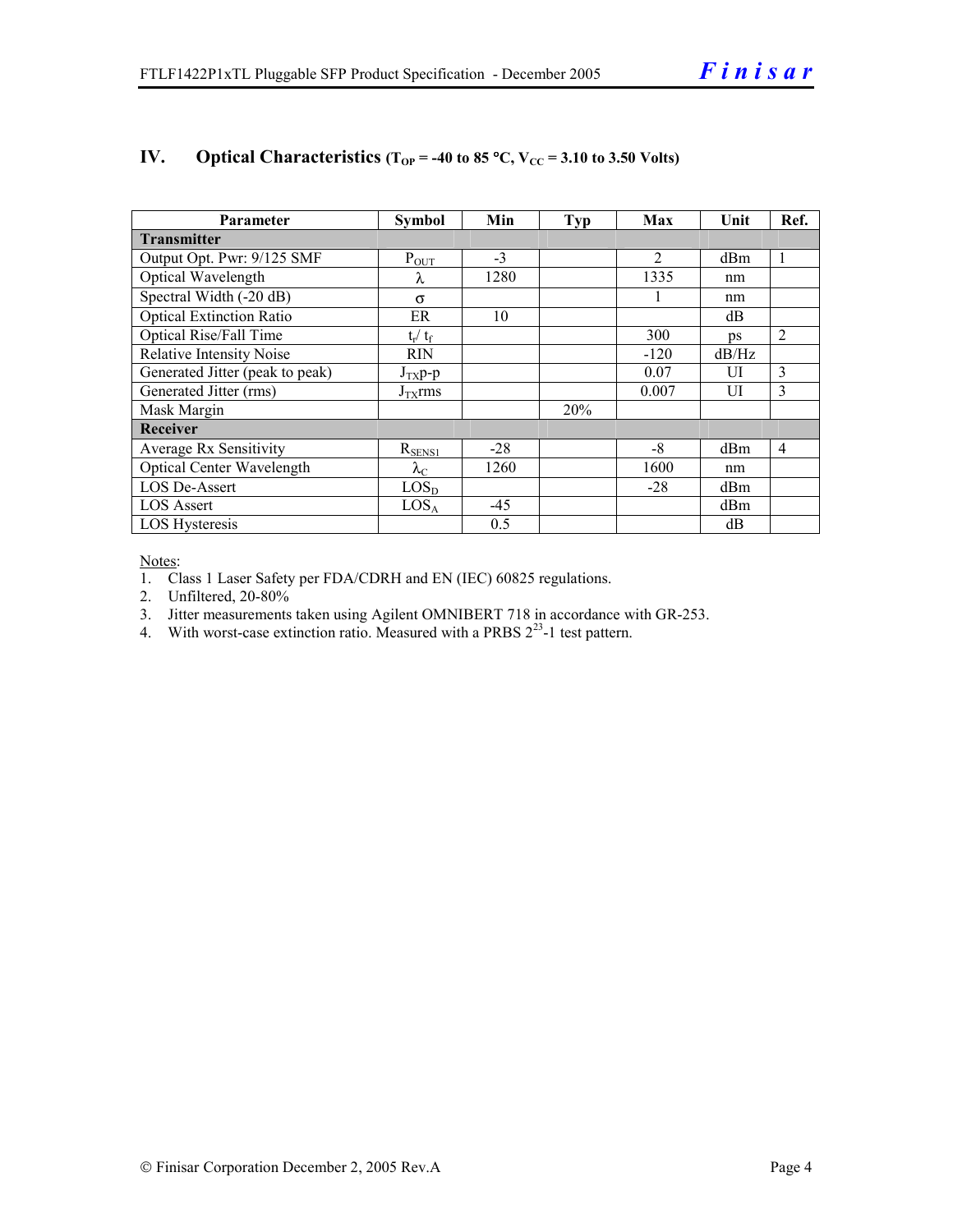#### **V. General Specifications**

| <b>Parameter</b>              | <b>Symbol</b> | Min | $\mathbf{Typ}$ | Max        | <b>Units</b> | Ref. |
|-------------------------------|---------------|-----|----------------|------------|--------------|------|
| Data Rate                     | BR            | 622 |                | 622        | Mb/sec       |      |
| <b>Bit Error Rate</b>         | <b>BER</b>    |     |                | $10^{-12}$ |              |      |
| Max. Supported Link Length on | $L_{MAX4}$    |     | 40             |            | km           |      |
| $9/125$ µm SMF @ OC-12        |               |     |                |            |              |      |

Notes:

- 1. Compliant with SONET and SDH at the OC-12 LR-1/STM L-4.1.
- 2. Tested with a PRBS  $2^{23}$ -1 test pattern.
- 3. Attenuation of 0.55 dB/km is used for the link length calculations (per GR-253 CORE). Distances are indicative only. Please refer to the Optical Specifications in Table IV to calculate a more accurate link budget based on specific conditions in your application.

#### **VI. Environmental Specifications**

Finisar 1310nm SFP transceivers have an industrial operating temperature range from  $-40^{\circ}$ C to  $+85^{\circ}$ C case temperature.

| Parameter                  | Svmbol | Min | $\mathbf{T}_{\mathbf{V}\mathbf{p}}$ | Max | <b>Units</b> | Ref. |
|----------------------------|--------|-----|-------------------------------------|-----|--------------|------|
| Case Operating Temperature | ' op   | -40 |                                     |     | $\circ$      |      |
| Storage Temperature        | ⊥ sto  | -40 |                                     | 100 | $\sim$       |      |

#### **VII. Regulatory Compliance**

Finisar transceivers are Class 1 Laser Products and comply with US FDA regulations. These products are certified by TÜV and CSA to meet the Class 1 eye safety requirements of EN (IEC) 60825 and the electrical safety requirements of EN (IEC) 60950. Copies of certificates are available at Finisar Corporation upon request.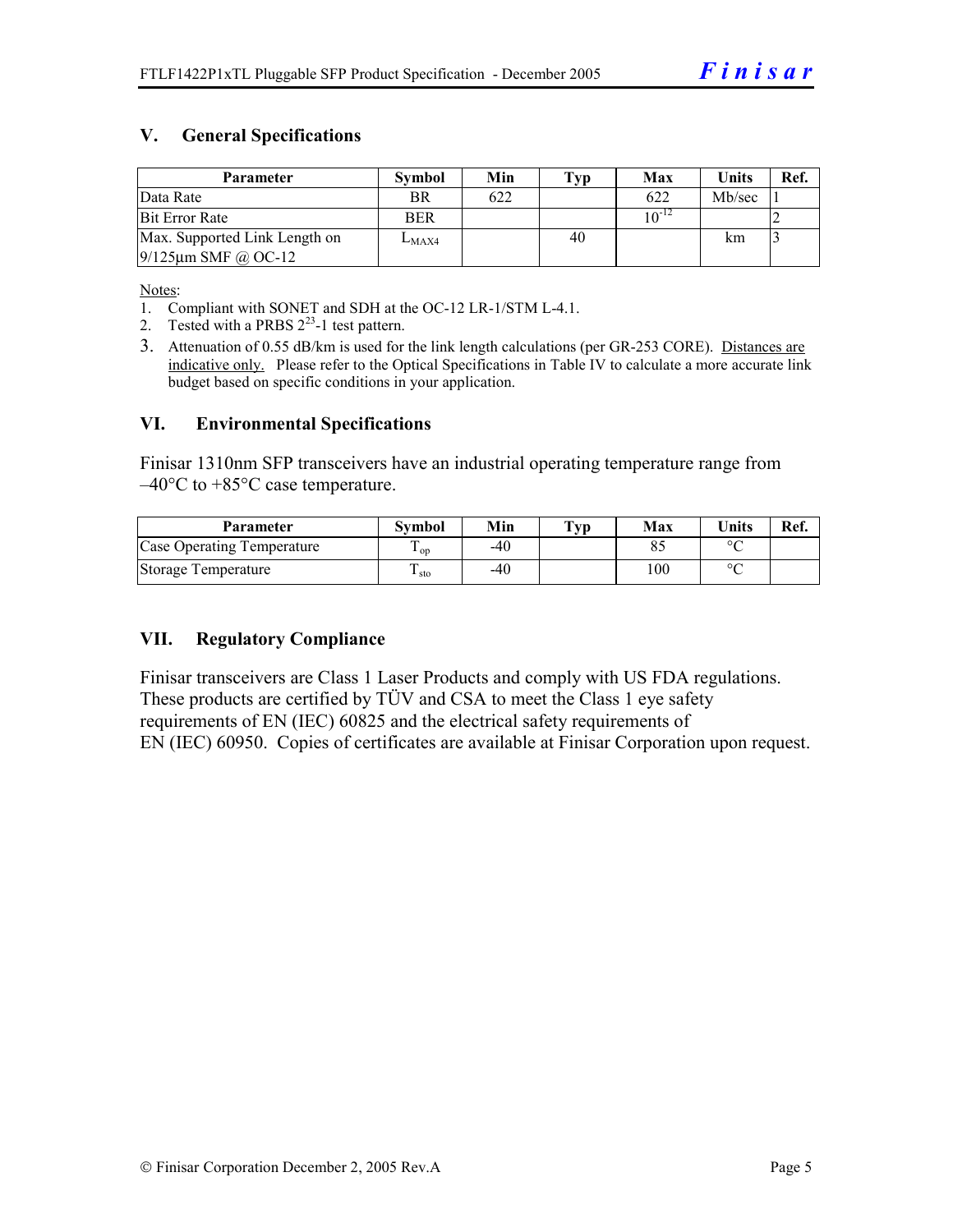#### **VIII. Digital Diagnostic Functions**

Finisar FTLF1422P1xTL SFP transceivers support the 2-wire serial communication protocol as defined in the SFP MSA<sup>1</sup>. It is very closely related to the  $E^2$ PROM defined in the GBIC standard, with the same electrical specifications.

The standard SFP serial ID provides access to identification information that describes the transceiver's capabilities, standard interfaces, manufacturer, and other information.

Additionally, Finisar SFP transceivers provide a unique enhanced digital diagnostic monitoring interface, which allows real-time access to device operating parameters such as transceiver temperature, laser bias current, transmitted optical power, received optical power and transceiver supply voltage. It also defines a sophisticated system of alarm and warning flags, which alerts end-users when particular operating parameters are outside of a factory-set normal range.

The SFP MSA defines a 256-byte memory map in  $E^2$ PROM that is accessible over a 2-wire serial interface at the 8 bit address 1010000X (A0h). The digital diagnostic monitoring interface makes use of the 8 bit address 1010001X (A2h), so the originally defined serial ID memory map remains unchanged. The interface is identical to, and is thus fully backward compatible with both the GBIC Specification and the SFP Multi Source Agreement. The complete interface is described in Finisar Application Note AN-2030: "Digital Diagnostics Monitoring Interface for SFP Optical Transceivers".

The operating and diagnostics information is monitored and reported by a Digital Diagnostics Transceiver Controller (DDTC) inside the transceiver, which is accessed through a 2-wire serial interface. When the serial protocol is activated, the serial clock signal (SCL, Mod Def 1) is generated by the host. The positive edge clocks data into the  $SFP$  transceiver into those segments of the  $E^2$ PROM that are not write-protected. The negative edge clocks data from the SFP transceiver. The serial data signal (SDA, Mod Def 2) is bi-directional for serial data transfer. The host uses SDA in conjunction with SCL to mark the start and end of serial protocol activation. The memories are organized as a series of 8-bit data words that can be addressed individually or sequentially.

For more information, please see the SFP MSA documentation<sup>1</sup> or Finisar Application Note AN-2030.

Digital diagnostics for the FTLF1422P1xTL are externally calibrated by default.

Please note that evaluation board FDB-1018 is available with Finisar ModDEMO software that allows simple to use communication over the 2-wire serial interface.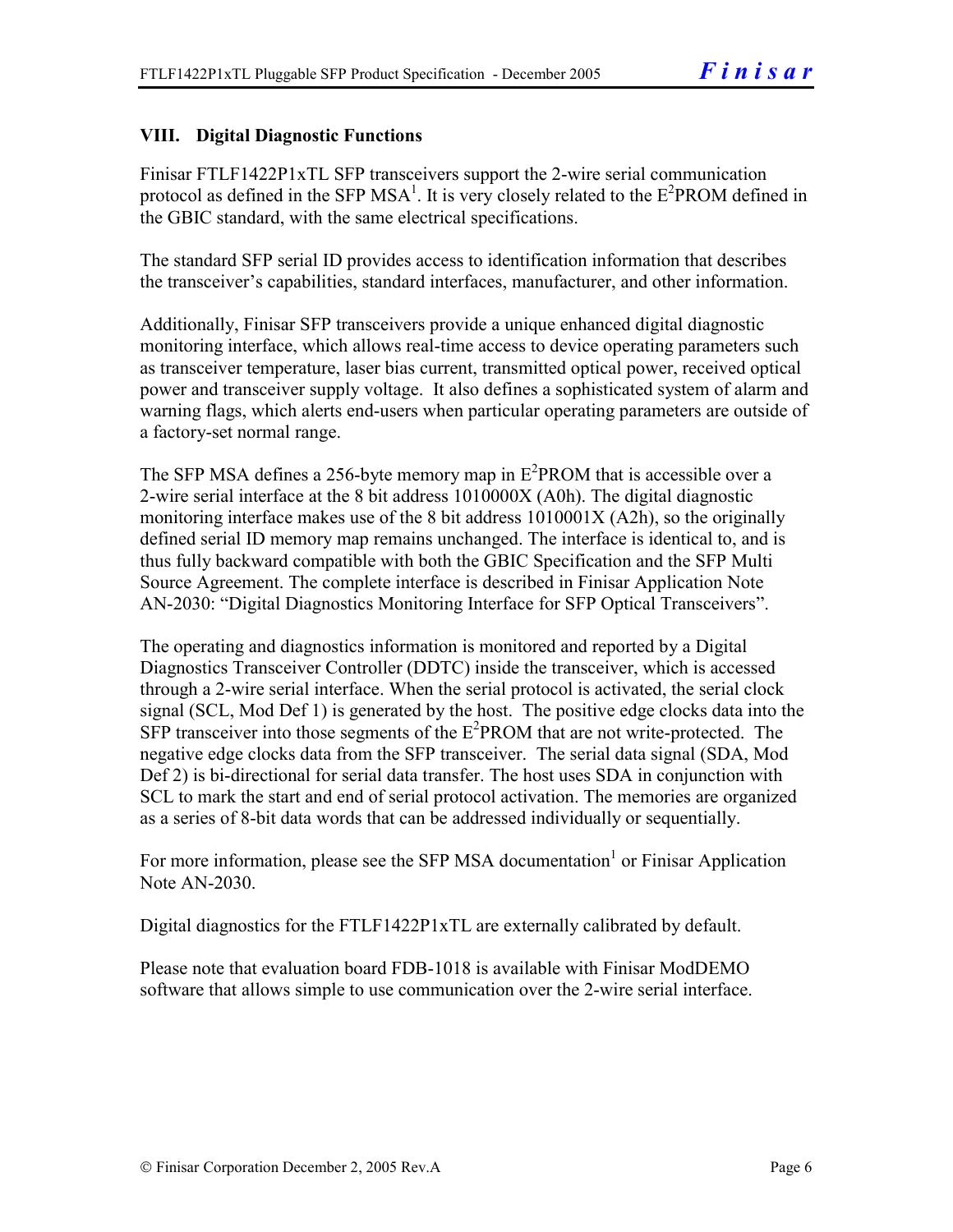#### **IX. Mechanical Specifications**

Finisar's Small Form Factor Pluggable (SFP) transceivers are compatible with the dimensions defined by the SFP Multi-Sourcing Agreement (MSA)<sup>3</sup>.



# **FTLF1422P1BTL**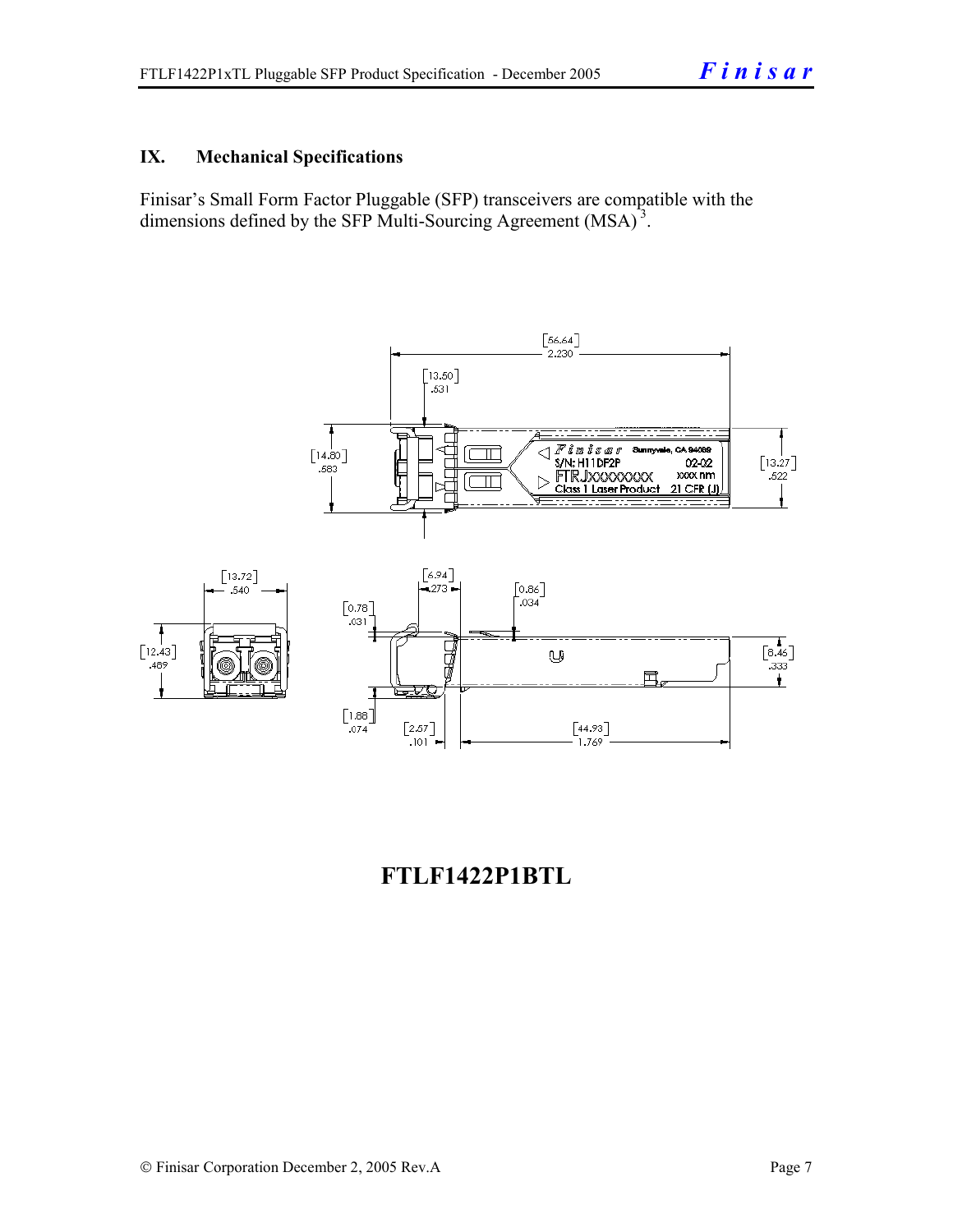



# **FTLF1422P1WTL**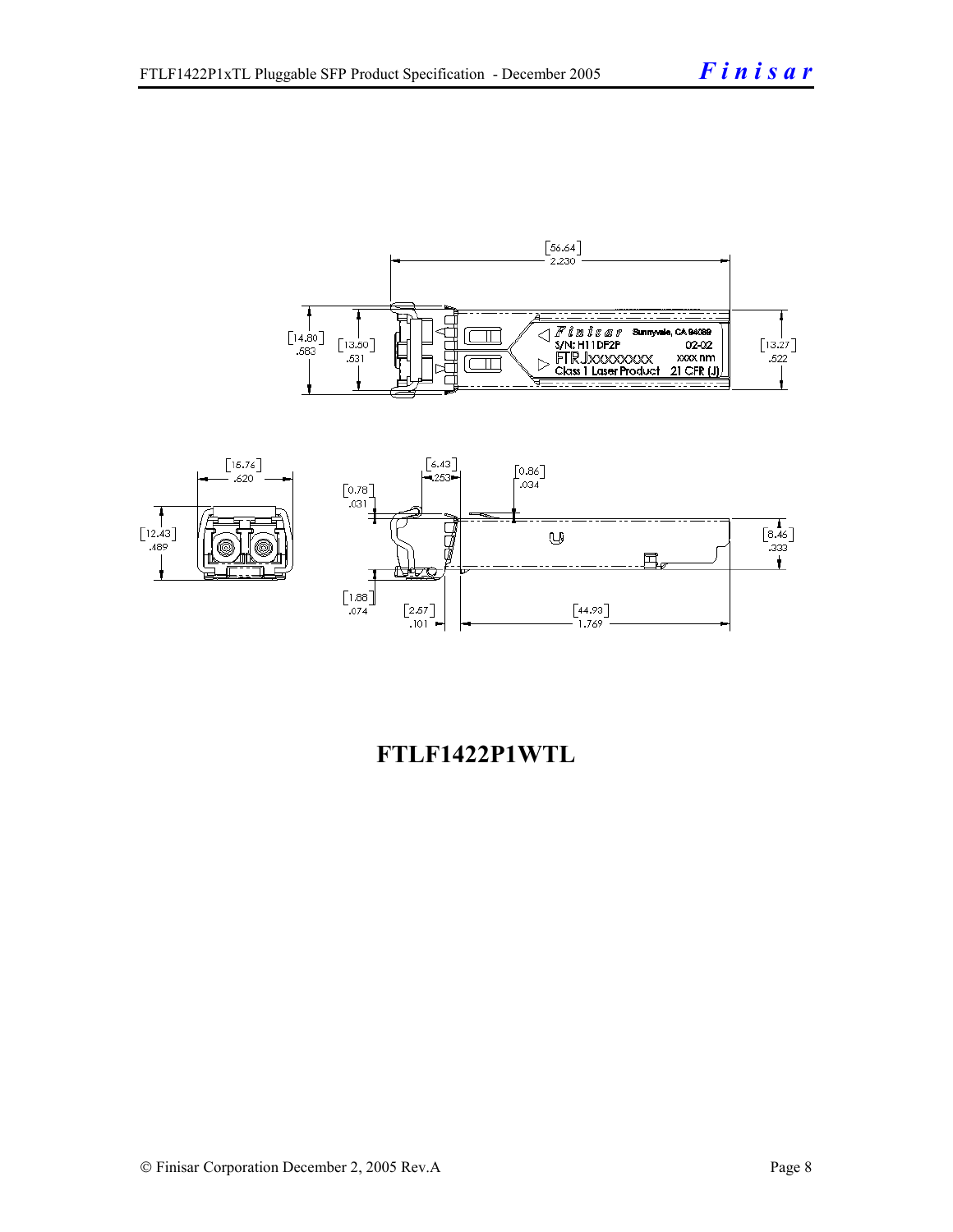## **X. PCB Layout and Bezel Recommendations**

 $\hat{\triangle}$ Through Holes are Unplated  $\Delta$ atum and Basic Dimension Established by Customer  $\triangle$ Rads and Vias are Chassis Ground, 11 Places

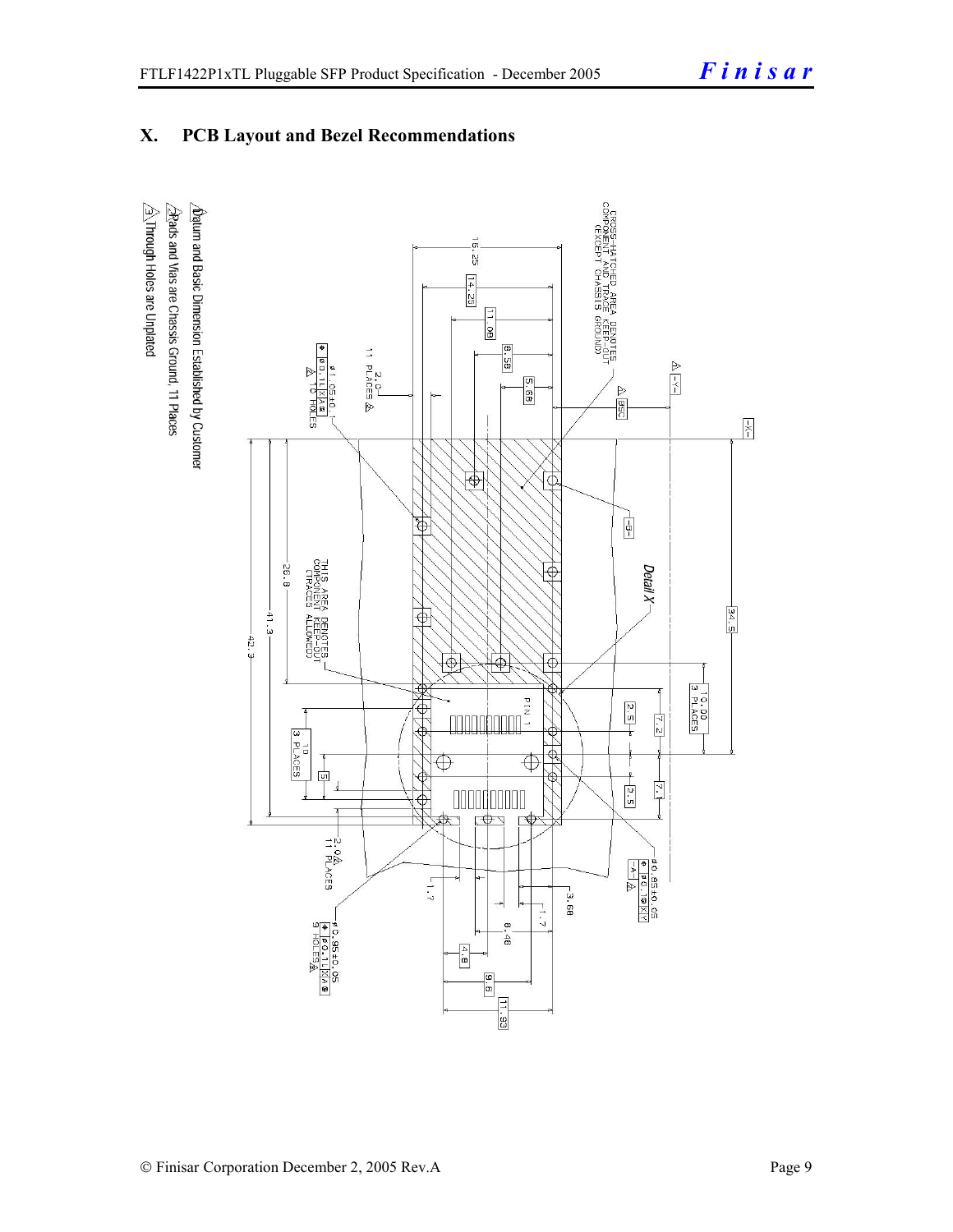

NOTES:

- $\triangle$  MINIMUM PITCH ILLUSTRATED, ENGLISH DIMENSIONS ARE FOR REFERENCE ONLY
- 2. NOT RECOMMENDED FOR PCI EXPANSION CARD APPLICATIONS